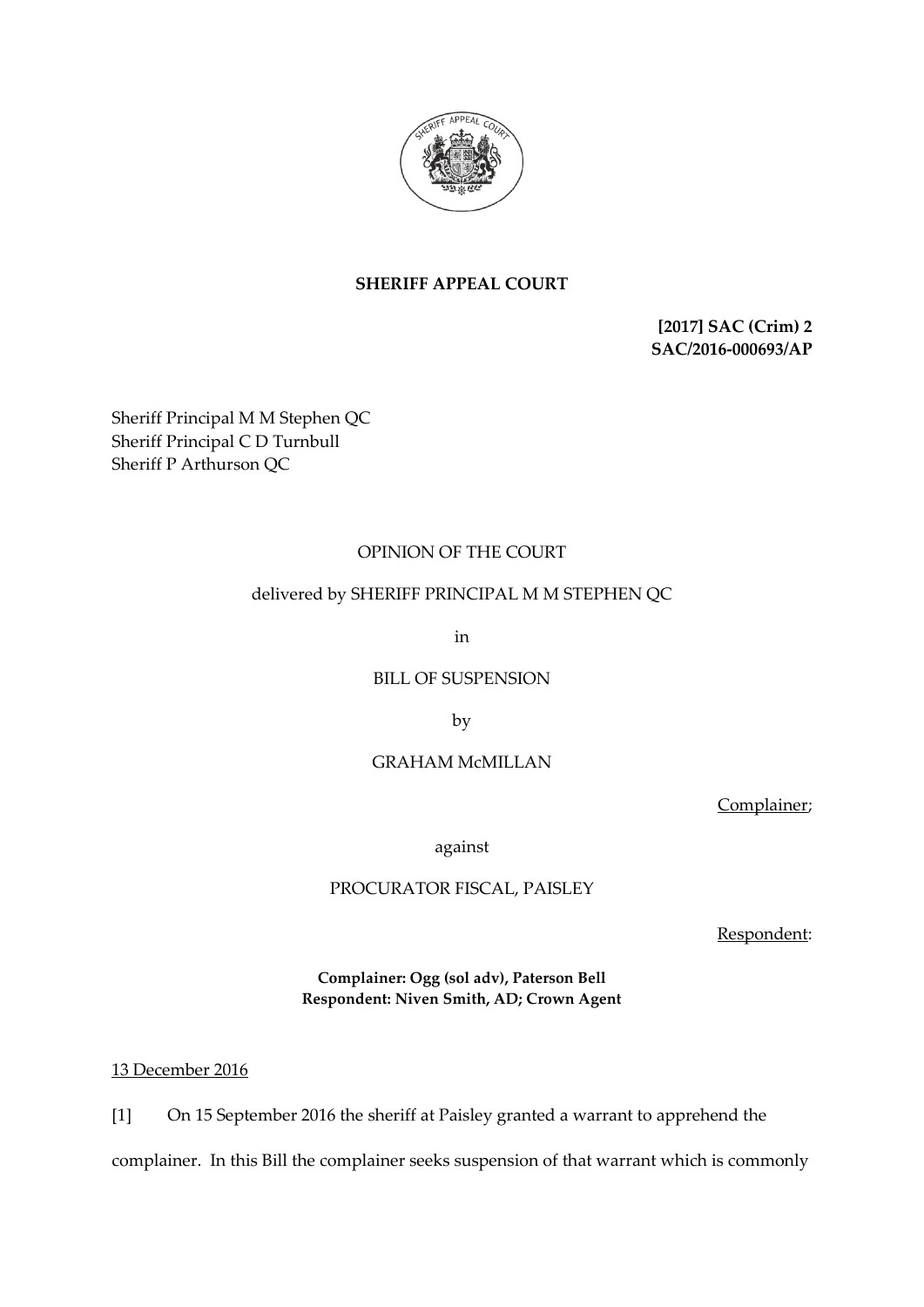referred to as an *initiating* or *expediency* warrant. The terms of the warrant are printed on every complaint prepared by the procurator fiscal in summary proceedings in Scotland.

[2] On 13 December 2016 we declined to hear parties on the Bill after hearing submissions on the preliminary issue whether it was competent for this court to consider and dispose of the Bill. We concluded that suspension of a warrant such as this granted by a sheriff exercising his administrative powers remains subject to the jurisdiction of the High Court of Justiciary. The character of the warrant is similar to that discussed in *McWilliam* v *Harvie* [2016] HCJAC 29.

[3] Accordingly, we did not consider the substantial merits of the Bill. It is not necessary to discuss the background in any detail beyond observing that in July this year the complainer had been charged by the police with a contravention of section 38(1) of the Criminal Justice and Licensing (Scotland) Act 2010 occurring at the family home some months earlier. He was released by the police on an undertaking to appear at Paisley Sheriff Court in August 2016. That undertaking was first of all continued by the respondent and then cancelled altogether as a decision on whether criminal proceedings were appropriate had not yet been taken. On 13 September 2016 the respondent sought an apprehension warrant on grounds of expediency in relation to an accompanying complaint libelling the same charge. That request was placed before the sheriff in chambers who granted the warrant now complained of.

[4] The procedural context to this Bill deserves comment. The Bill bears to be addressed to the High Court of Justiciary but was lodged in this court. The solicitor advocate for the complainer argued that this court had jurisdiction. The appeal sheriff who considered the Bill initially was addressed by the complainer on this preliminary jurisdiction point before granting warrant to serve on the respondent thus allowing the court to determine the

2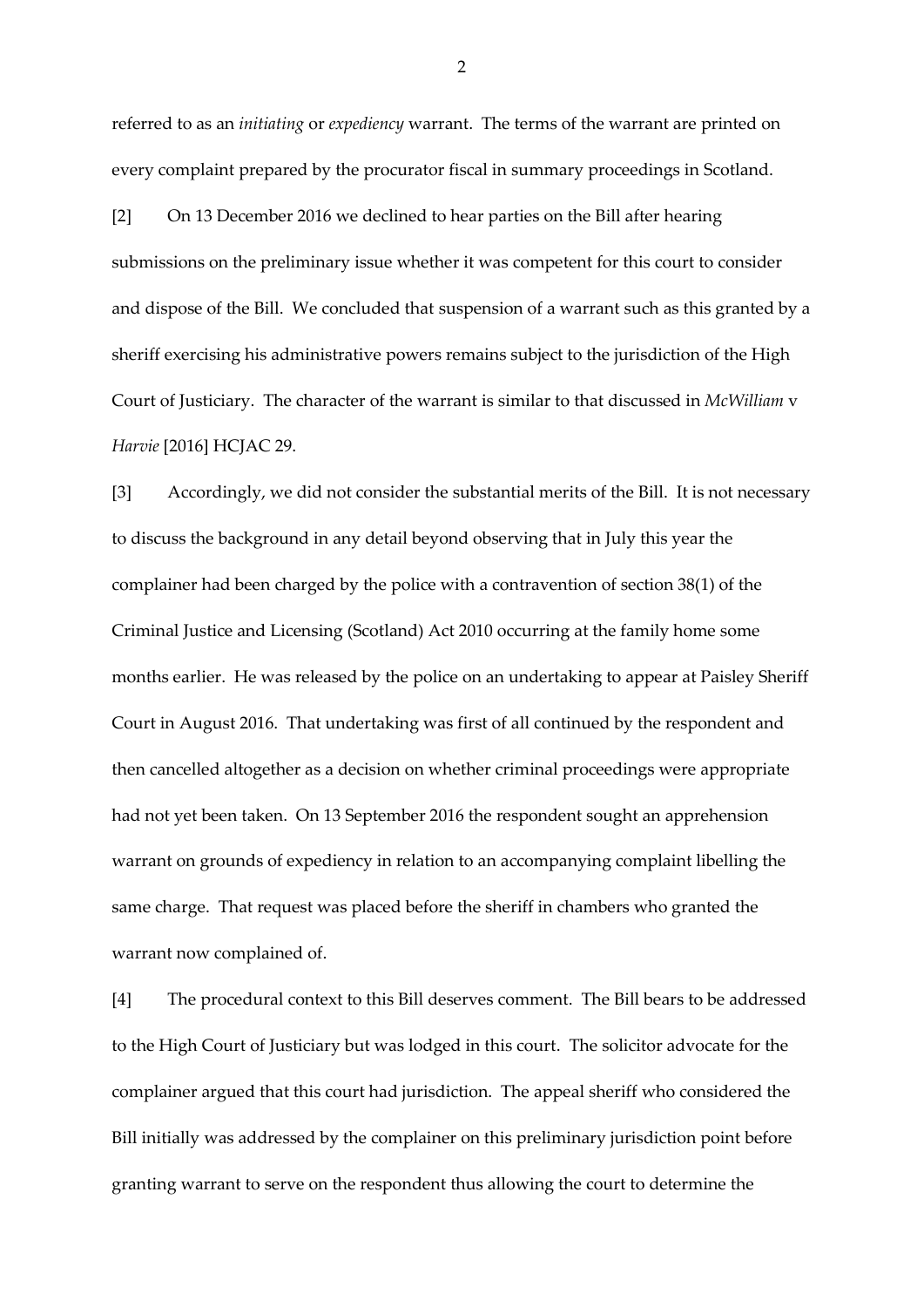preliminary issue. However, the respondent who, before us, argued that the Bill fell outwith this court's jurisdiction, failed to raise any preliminary issue of competence or jurisdiction in his answers. Today we were fully addressed by the parties and we are obliged to them for their submissions. We propose to give our reasons for refusing the Bill as incompetent in this court.

[5] The Sheriff Appeal Court was established last year by virtue of the Courts Reform (Scotland) Act 2014 ("the 2014 Act"). This court is a creation of that enactment. Section 118 of the 2014 Act makes provision for appeals to this court in summary criminal proceedings. Its terms are as follows:

"Section 118

- (1) There are transferred to and vested in the Sheriff Appeal Court all the powers and jurisdiction of the High Court of Justiciary (whether under an enactment or otherwise) so far as relating to appeals from courts of summary criminal jurisdiction.
- (2) Sub-section (1) does not apply to the *nobile officium* of the High Court.
- (3) Schedule 3 (which modifies the Criminal Procedure (Scotland) Act 1995 in consequence of sub-section (1)) has effect."
- [6] Paragraph 20 to Schedule 3 of the 2014 Act amends section 191 of the Criminal

Procedure (Scotland) Act ("the 1995 Act") which is now in the following terms:

#### "Section 191

(1) Notwithstanding section 184(2) of this Act, a party to a summary prosecution may, where an appeal under section 175 of this Act would be incompetent or would in the circumstances be inappropriate, appeal to the Sheriff Appeal Court, by Bill of Suspension against a conviction or, as the case may be, by Advocation against an acquittal on the ground of an alleged miscarriage of justice in the proceedings."

Read together these provisions point to this court having jurisdiction in appeals from courts

of summary criminal jurisdiction including Bills of Suspension against conviction.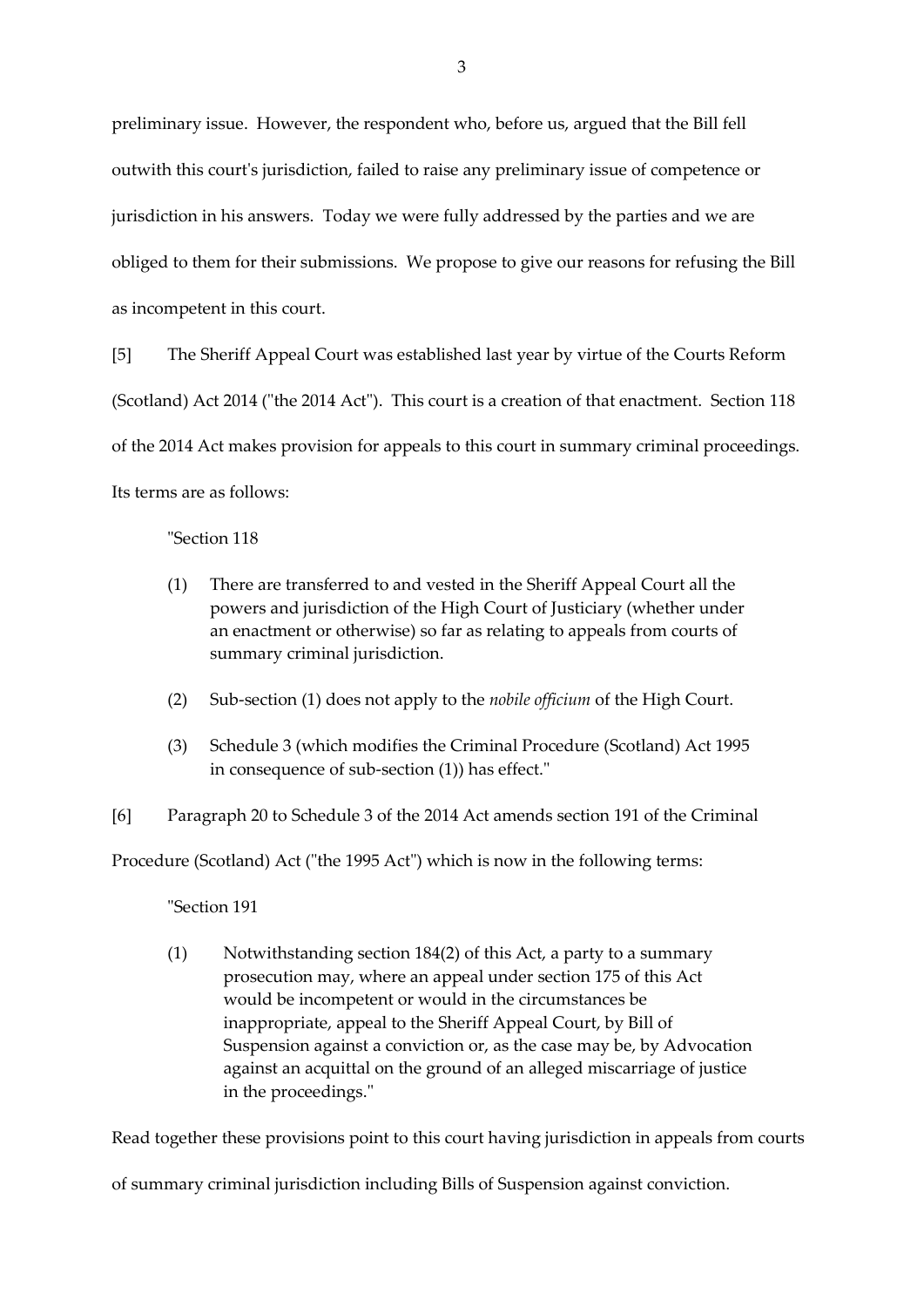[7] It was argued by the complainer that the warrant in question is an expediency warrant which commences the summary prosecution. It is granted in terms of section 139(1)(b) of the 1995 Act. It is therefore part of the summary proceedings before the court and the sheriff's decision to grant the warrant may be appealed. Section 139(1)(b) is in the following terms:

"(1) On any complaint under this Part of this Act being laid before a judge of the court in which the complaint is brought, he shall have power on the motion of the prosecutor –

(b) to grant warrant to apprehend the accused where this appears to the judge expedient."

[8] For the purpose of our determination of the preliminary issue it is not necessary to consider in detail the effect of the granting of the warrant by the sheriff. Summary proceedings do not commence until the procurator fiscal either cites the accused or executes any initiating warrant. The initiating warrant will mark the commencement of proceedings providing the procurator fiscal executes the warrant without delay. Section 140 of the 1995 Act provides that that enactment will be sufficient warrant for citation of an accused. At the risk of stating the obvious the proceedings do not commence until the procurator fiscal takes steps to cite the accused.

[9] On a plain reading of section 139 when the prosecutor makes a motion in terms of section 139(1)(b) the complaint is placed before a judge of the court in which the complaint is brought. The judge who considers the prosecutor's motion does so usually in chambers exercising his administrative powers. In *Brown* v *Donaldson* [2007] HCJAC 40 the appeal court considered whether a justice of the peace in granting a search warrant was acting as a court of law. Lord Gill, giving the Opinion of the Court at paragraph [10], regarded the decision whether to grant a warrant as an administrative act. More recently, a similar issue